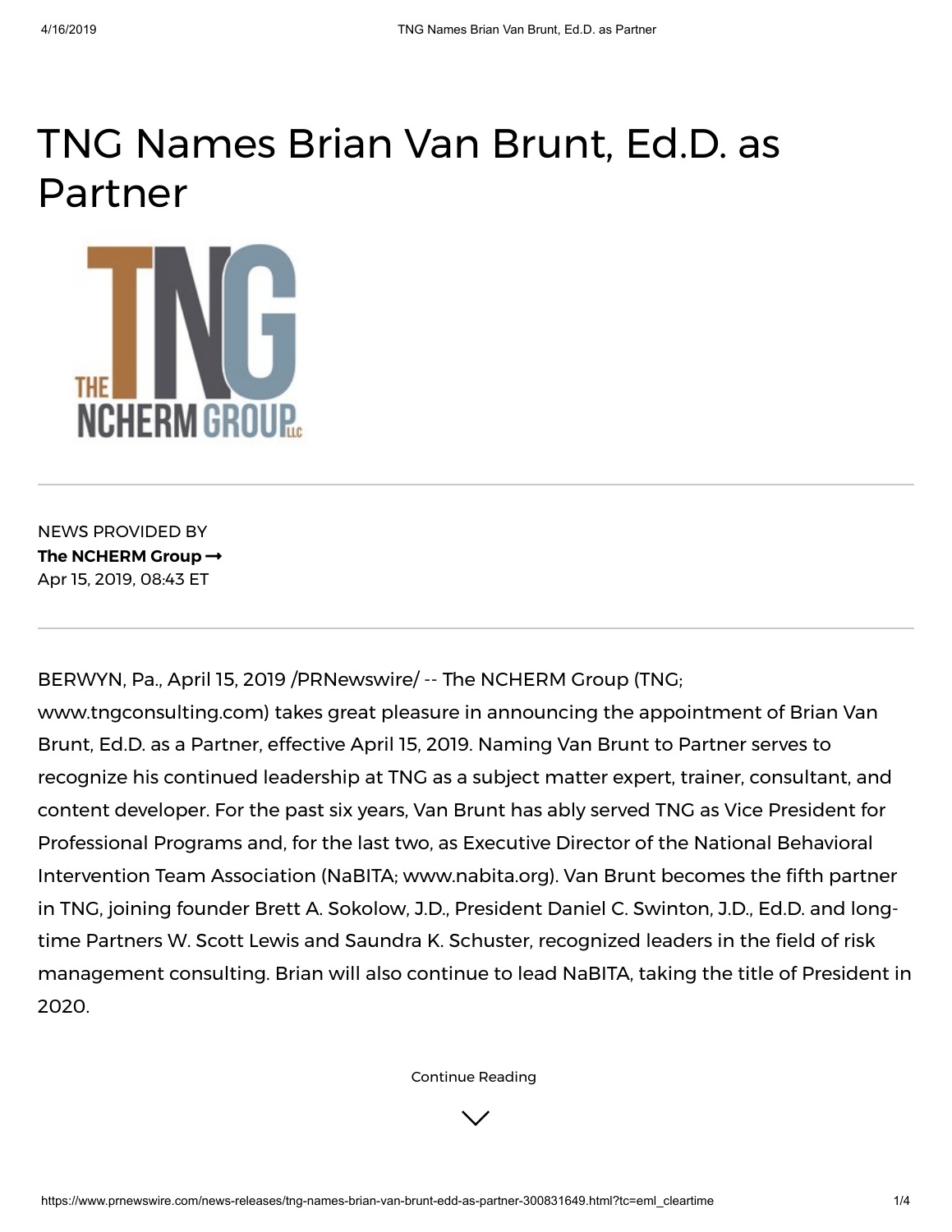



Brian Van Brunt, Ed.D.

Brett A. Sokolow, CEO of TNG made the following statement:

myriad of ways that Brian would take our foundation and put his own stamp on it, Ceding control can be a challenge for any CEO, but when I handed off executive leadership of NaBITA to Brian in 2017, I knew that NaBITA would be in great hands. Scott Lewis and I had laid a strong intellectual foundation for the association, and I assumed that Brian would carry on that tradition. What I didn't fully anticipate would be the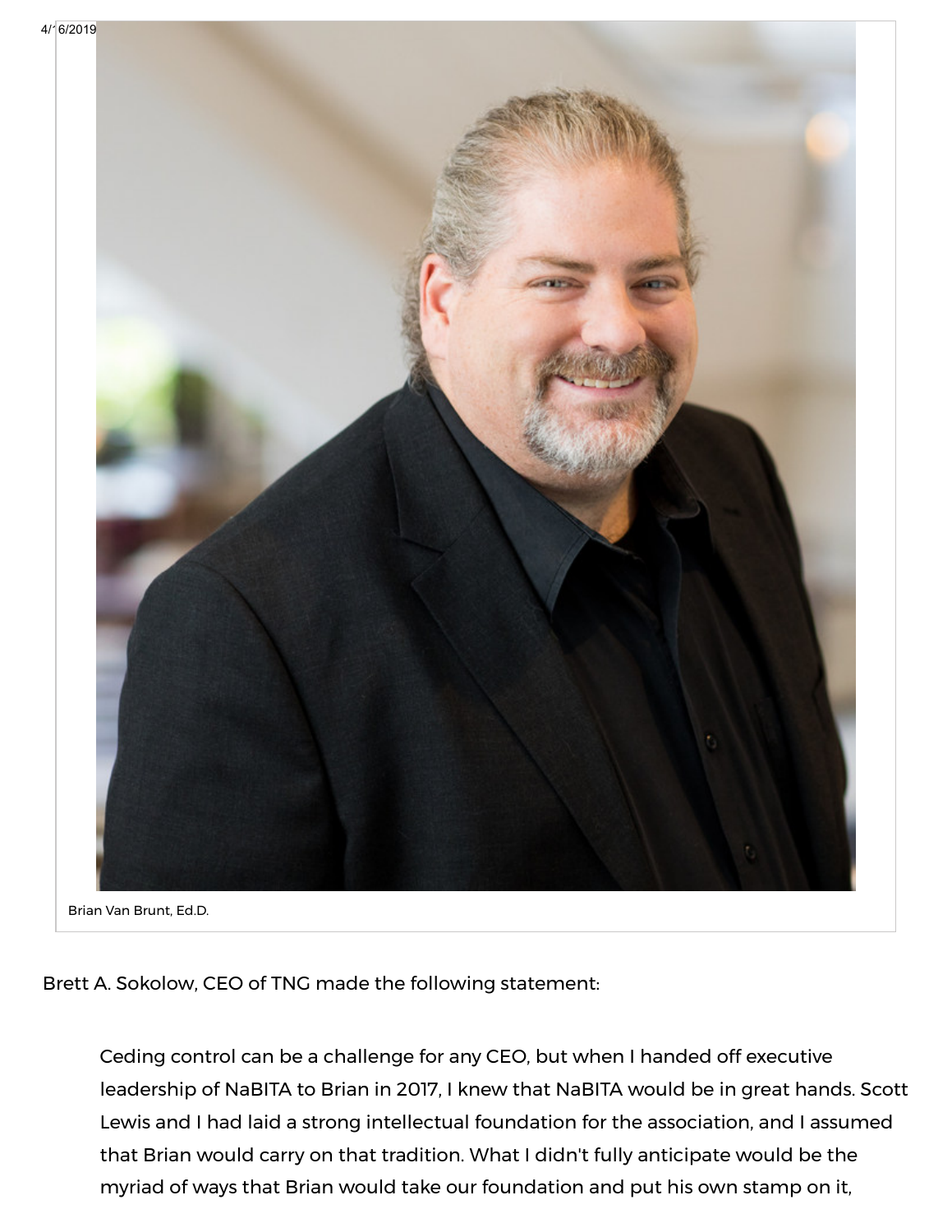taking NaBITA well beyond its roots. Brian has built his own team of subject matter experts, evolved the intellectual property lightyears beyond where it was when NaBITA launched in 2009, has brought an empirical focus, and created valuable partnerships. Brian has ensured that NaBITA is growing, thriving, contributing to the greater good, and making a difference in countless lives. For all of those reasons, Brian has well-earned his elevation to Partner, and TNG is lucky to have his talents, not just at NaBITA, but across our organizations.

Van Brunt stated:

My time with NaBITA and TNG has been more than I could have hoped for in my career. Each day, I get to work with amazing colleagues and friends, traveling around the world teaching about mental health, suicide prevention, civility, classroom management, Title IX, and threat assessment. It's been a wild ride so far working as part of the TNG creative, marketing, and educational teams. The best part of working with NaBITA is how responsive and nimble we have been in terms of moving from identifying a need in the field to developing materials for those on the front lines of education, Title IX, and threat assessment, while always prioritizing student well-being and safety through a lens of equity and inclusion. Brett, Scott, Saunie, and Daniel have been instrumental in putting dollars and guidance behind the creation of materials, literature, and resources to better guide and support those doing the difficult work in teaching behavioral intervention and Title IX. I am truly honored to serve as a partner with TNG and I am very excited to see where this path leads.

TNG is comprised of several linked organizations that have served the education field for 20 years. As a firm, TNG serves over 400 college, university, and school clients each year, making us one of the largest education-specific consulting practices in the country. TNG's five partners have more than 100 years of combined experience and our 25 additional consultants are the top experts in their fields. TNG has provided services to more than 3,000 school and college clients, providing unparalleled reach and impact on the field. TNG also provides its services for employers and corporate clients, leveraging its proprietary systems-level solutions for risk prevention in the workplace. The TNG Way has become the risk management touchstone for schools, colleges, and workplaces across the country.